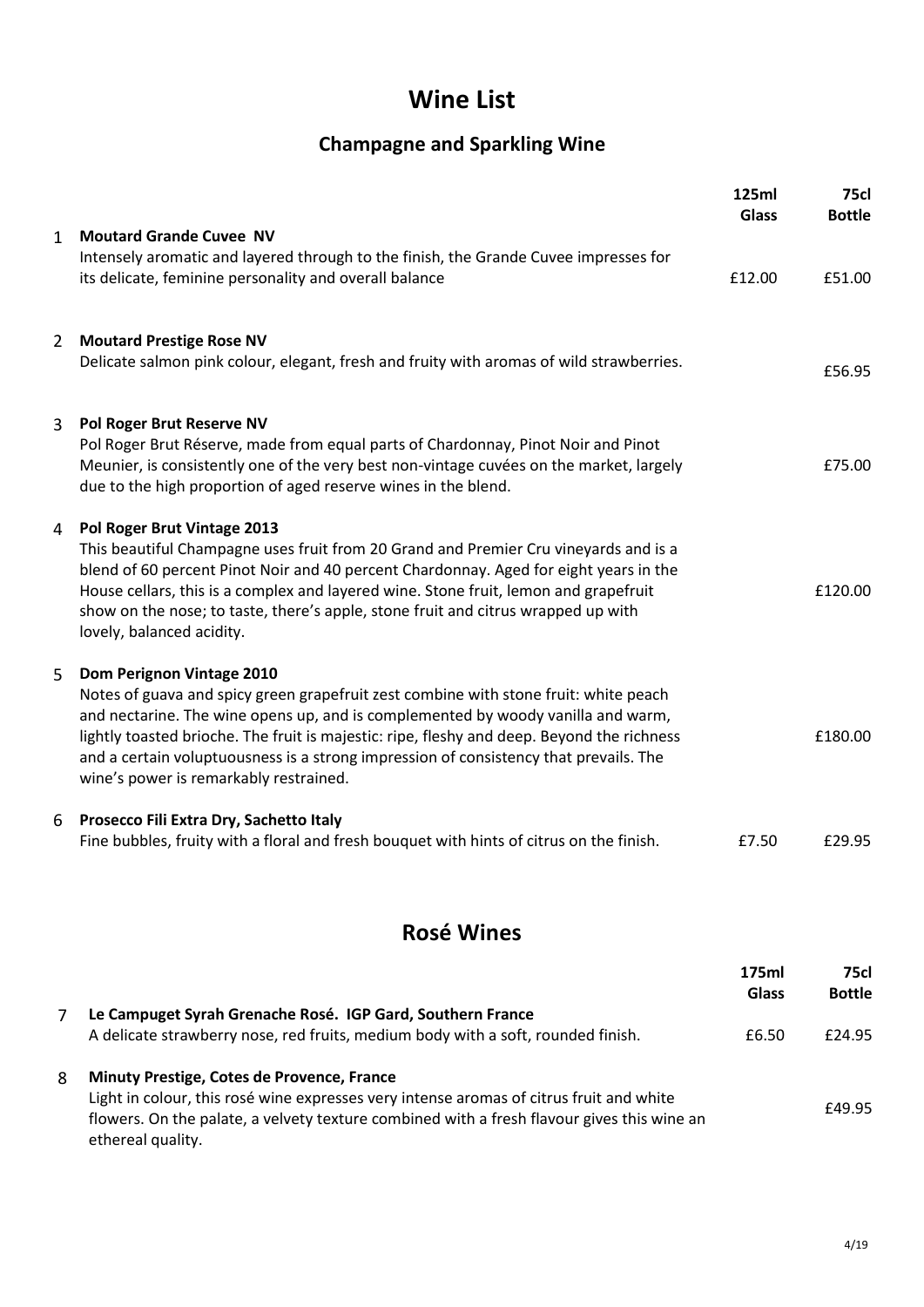## **Red Wines**

#### **France**

| 9  | Domaine Andre Brunel, Est-Ouest, Cotes du Rhone 2019<br>Grenache, Cinsault, Syrah. Spicy with exuberant ripe red fruit framed by a good structure,<br>rounded tannins and a lovely balance. A delicious and approachable Rhône blend with<br>an elegant finish.                                                                                                                                                                                            | £26.95 |
|----|------------------------------------------------------------------------------------------------------------------------------------------------------------------------------------------------------------------------------------------------------------------------------------------------------------------------------------------------------------------------------------------------------------------------------------------------------------|--------|
| 10 | <b>Beaujolais Villages, Trenel 2018</b><br>Invitingly scented with dark-red fruit. Dark cherry flavours and fine but definite tannins.<br>Mouth-watering finish.                                                                                                                                                                                                                                                                                           | £31.00 |
| 12 | Chateau Lestrille Capmartin, Bordeaux Superior 2014<br>A medium-bodied Bordeaux showing concentrated fruit aromas backed by delicate<br>woody notes. In the mouth is has good freshness, while the structure shows high quality<br>tannins. Nicely balanced, velvety and powerful. Merlot, Cabernet Sauvignon.                                                                                                                                             | £38.95 |
| 13 | Berry's Extra Ordinary Claret, Bordeaux 2019<br>The fruit for this wine comes from a beautiful Graves estate belonging to the JM Cazes<br>family, one of the great names in Bordeaux. The Merlot dominated nose is rich with<br>briary fruit, vanilla and hints of mocha. The palate is exceptionally soft and rounded.<br>Medium bodied, with juicy black fruit and well balanced oak, the finish is plump and<br>satisfying. Merlot, Cabernet Sauvignon. | £43.00 |
| 14 | Crozes Hermitage, `Inspiration` Domaine La Ville Rouge, Rhône Valley, 2017<br>Intense aromas of red fruits and black Olives. Spicy and peppery notes with silk tannins.<br>An elegant and silky textured wine.                                                                                                                                                                                                                                             | £43.00 |
| 15 | Châteauneuf Du Pape, Domaine de la Solitude, Rhone Valley, France 2019<br>A distinguished, wood matured wine with a smoky bouquet, lovely fruit and black<br>liquorice flavours and well integrated tannins.                                                                                                                                                                                                                                               | £59.95 |

### *See Bin Ends at the back for more red wine including our fine Bordeaux and Burgundy lists*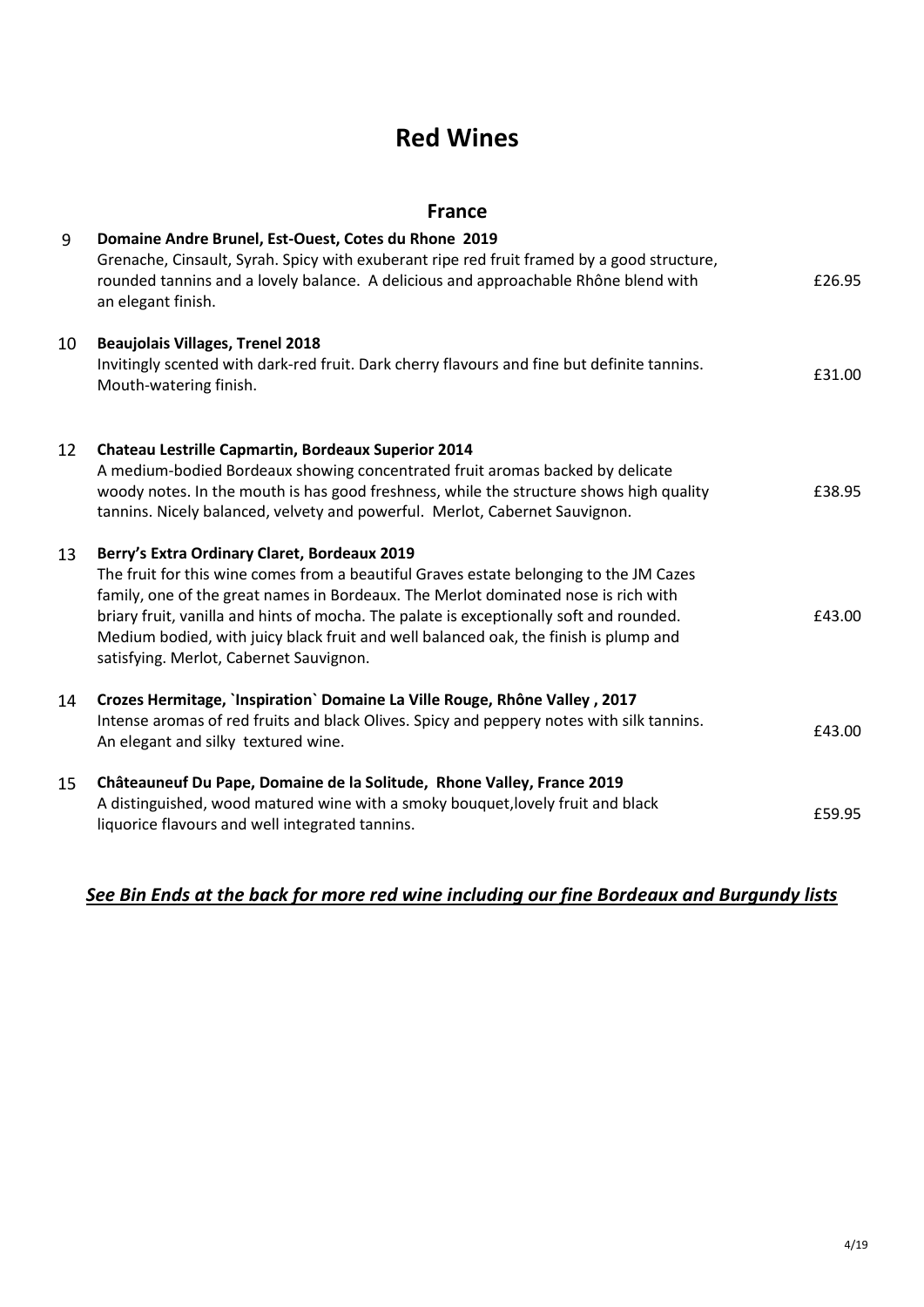### **Italy**

| 16 | Barbara d'Asti Superiore Le Orme DOC Michele Chiarlo, Piemonte, Italy 2017<br>Dry, full and spicy red with hints of wild strawberries and cherries on the nose                                                                                                                                                                         |       | £33.00                                     |
|----|----------------------------------------------------------------------------------------------------------------------------------------------------------------------------------------------------------------------------------------------------------------------------------------------------------------------------------------|-------|--------------------------------------------|
| 17 | Chianti Classico San Jacopo Castello Vicchiomaggio, Toscana, Italy 2020<br>Ripe and fruity wine with black cherry flavours and a soft touch of tannins.<br>Full of fruit with hints of spice.                                                                                                                                          |       | £38.00<br>1/ <sub>2</sub> bottle<br>£19.50 |
| 18 | Valpolicella, Ca 'Rugate Rio Albo, 2020<br>Blackberries and bitter cherry flavours with a dry and balanced finish.                                                                                                                                                                                                                     |       | 1/2 bottle only<br>£18.50                  |
|    | <b>Spain</b>                                                                                                                                                                                                                                                                                                                           |       |                                            |
| 19 | <b>Ondarre Rioja Reserva</b><br>Traditionally styled Rioja, smooth ripe and subtle with the added complexity of vanilla<br>and well integrated tannins in a long finish.                                                                                                                                                               | £8.00 | £32.00                                     |
|    | <b>New World</b>                                                                                                                                                                                                                                                                                                                       |       |                                            |
| 20 | Tierra Antica Merlot, Limari Valley, Chile<br>Soft, round and approachable style with blackberry fruit on the nose and palate.                                                                                                                                                                                                         | £6.50 | £24.95                                     |
| 21 | Foundstone Shiraz, Berton Vineyards, Australia<br>Vanilla and cigar box aromas with a rich mouth feel that leads to lovely ripe<br>black cherry with complex hints of herbs and spice on the palate.                                                                                                                                   | £6.50 | £24.95                                     |
| 22 | Echeveria Merlot, Curio Valley, Chile<br>Showing plummy fruit with good depth and texture. Slightly herbaceous.                                                                                                                                                                                                                        |       | £26.95<br>1/ <sub>2</sub> bottle<br>£13.50 |
| 23 | Piattelli Reserve Malbec, Argentina<br>Purple in color with aromatic notes of ripe plum and violet, Reserve Malbec's fruity<br>bouquet delights the senses. The mouth is marked by its structure and softness. Full-<br>bodied and bright, this is a very food-friendly wine that stands up well to heavier flavours<br>and red meats. | £8.00 | £32.00                                     |
| 24 | Swartland Winery Pinotage, Founders, South Africa 2019<br>This soft easy drinking wine with its fresh black and red berries has hints of vanilla and<br>cloves on the nose. Balanced with a lingering finish.                                                                                                                          |       | £32.00                                     |
| 25 | The Black Shiraz, Berton Vineyards, Australia 2020<br>Intense colour, huge palate with vanilla, ripe plums and black cherries on the nose. The<br>palate shows intense berry and rich fruit cake characters.                                                                                                                           |       | £29.50                                     |

### *See Bin Ends at the back for more red wine including our fine Bordeaux and Burgundy lists*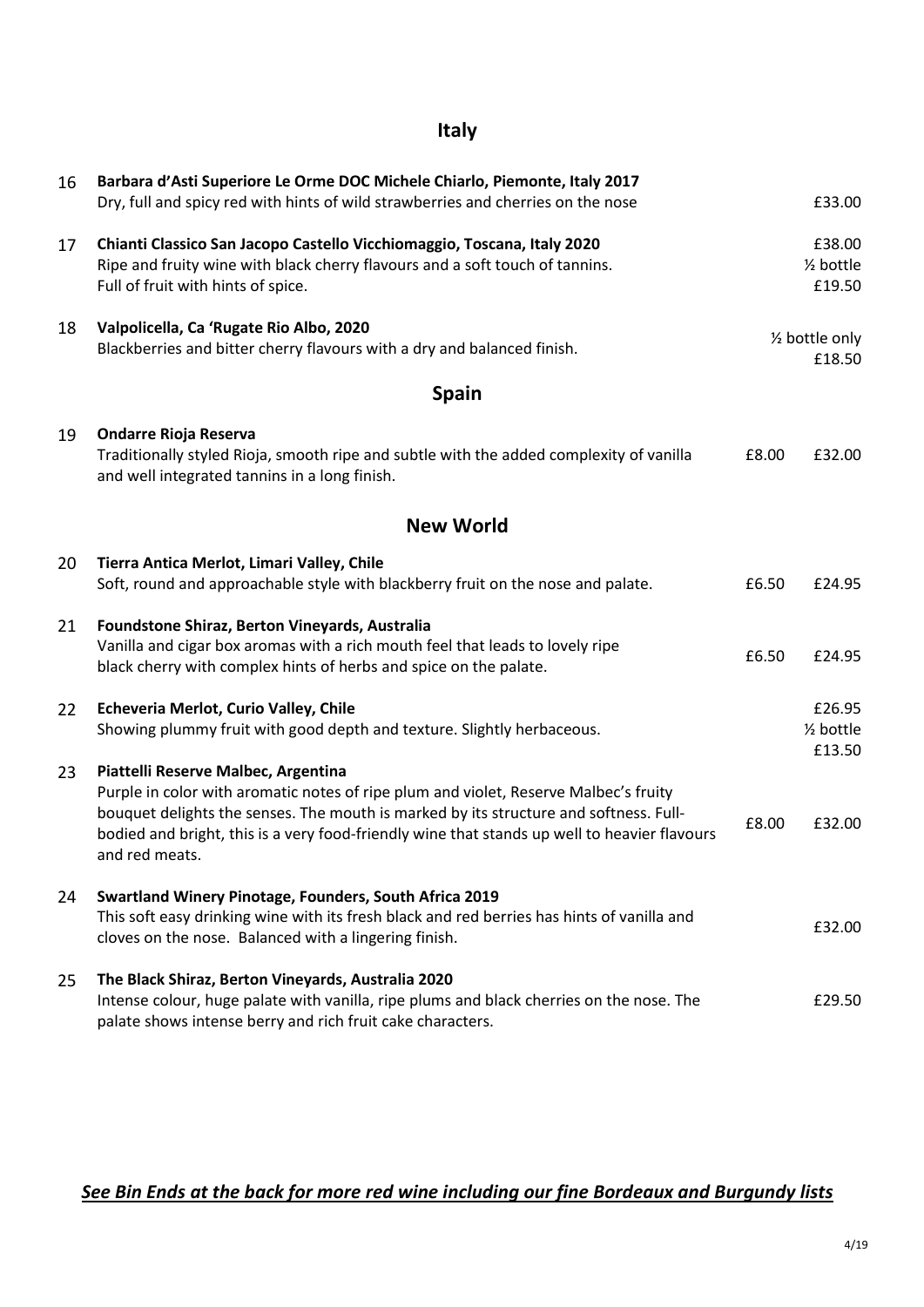## **White Wines**

|    | <b>France</b>                                                                                                                                                                                                                                                           | 175ml<br><b>Glass</b> | <b>75cl Bottle</b>                       |  |
|----|-------------------------------------------------------------------------------------------------------------------------------------------------------------------------------------------------------------------------------------------------------------------------|-----------------------|------------------------------------------|--|
| 26 | Picpoul de Pinet, Gerard Bertrand, Languedoc 2020<br>Ripe citrus flavours and vibrant minerality make this a superb full-bodied alternative to<br>Muscadet, to be drunk with shellfish and grilled fish                                                                 |                       | £29.95                                   |  |
| 27 | Chateau Lestrille Capmartin, Bordeaux Blanc 2018<br>Delicious, candied orange peel mixed with ginger and vanilla oak. A very classy and<br>elegant white Bordeaux. Sauvignon Blanc, Semillon, Sauvignon Gris.                                                           |                       | £38.95                                   |  |
| 28 | Sancerre Domaine Gerard Millet, Loire Valley, 2020<br>An elegant Sancerre, with vibrant Sauvignon notes of grapefruit and lemon, good<br>weight and a clean crisp finish.                                                                                               |                       | £41.95                                   |  |
| 29 | Chablis, Domaine Jean Goulley, 2020<br>A refined and pure Chablis with pronounced citrus aromas, a light mineral character<br>and a characteristic saline note. A good weight on the palate leads to a long finish with<br>a delicious hint of almond. Classic Chablis. |                       | £40.95                                   |  |
| 30 | Domaine Jean Goulley, Chablis 1er Cru Mont de Milieu 2018<br>A full flavoured and complex Premier Cru Chablis, delivering rich, ripe fruit enveloped<br>in a creamy texture through to a long, sustained finish                                                         |                       | £58.00                                   |  |
| 31 | <b>Pouilly Fuisse Domaiine Ferrand 2019</b><br>An elegant Pouilly Fuissé showing aromas of fresh mint, peach and citrus that carry<br>through to a fresh and mineral palate. A rich, complex and well balanced wine with<br>remarkable vivacity on the finish.          |                       | £53.00                                   |  |
| 32 | <b>Chassagne Montrachet 1Er Cru Les Chenevottes 2019</b><br>A beautifully textured and elegant Chassagne Montrachet, with a complex bouquet, a<br>rich and full palate with wonderful minerality, toasty balanced oak and a long, opulent<br>finish.                    |                       | £98.00                                   |  |
| 33 | <b>Meursault Vieilles Vignes - Florent Garaudet 2019</b><br>Elegant aromas of brioche, fresh butter and delicate citrus notes lead to a rich, opulent<br>palate of ripe citrus fruits through to a long, rich and satisfying finish.                                    |                       | £85.00                                   |  |
|    | <b>Italy</b>                                                                                                                                                                                                                                                            |                       |                                          |  |
| 34 | <b>Pinot Grigio Venizia Novita</b><br>Vibrant tangy freshness with aromas of pear, grapefruit zest and a hint of spiciness                                                                                                                                              | £6.50                 | £24.95                                   |  |
| 35 | Soave DOC Classico Vigneto Monte Tenda, Tedeschi, Veneto 2020<br>Lively bouquet with subtle floral tones. A lovely balance of dry fruit flavours and<br>almond undertones, rich and elegant                                                                             |                       | £28.95<br>$\frac{1}{2}$ bottle<br>£16.95 |  |
| 36 | Gavi del Commune di Gavi Fossili DOCG San Silvestro, Piemonte, 20<br>Spicy with a pleasant mineral tone and crisp finish                                                                                                                                                |                       | £32.95                                   |  |
|    |                                                                                                                                                                                                                                                                         |                       | 4/19                                     |  |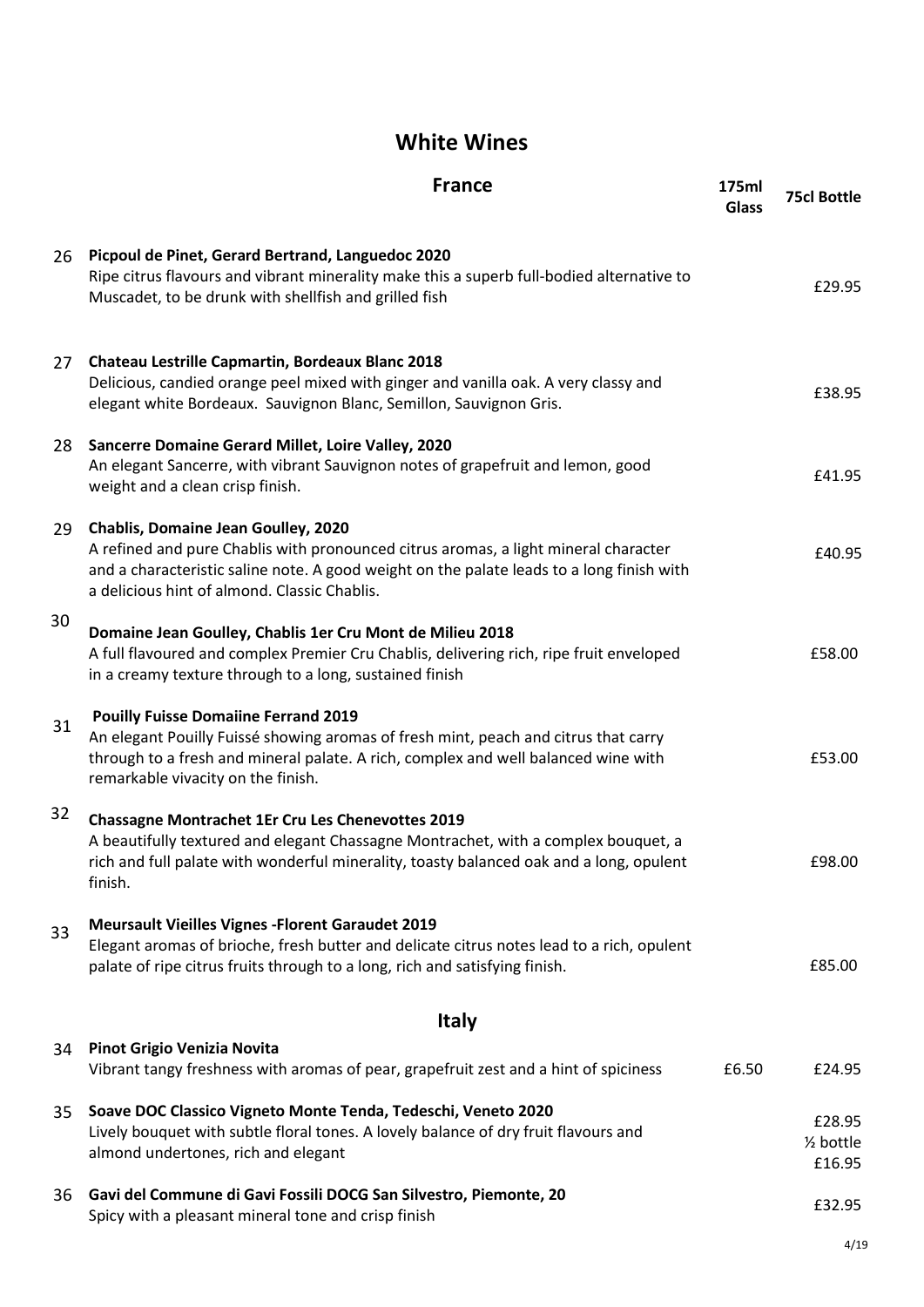### **Germany**

| 37 | Reisling Feinherb, Schloss Johannisberg, Rheingau, 'Yellow Seal' 2020<br>A fragrant, fruity bouquet of lemon and peach. Fuller on the palate, off dry, peachy,<br>crisp acidity and a long finish. Classic German Riesling. |       | £44.00                                   |
|----|-----------------------------------------------------------------------------------------------------------------------------------------------------------------------------------------------------------------------------|-------|------------------------------------------|
|    | <b>New World</b>                                                                                                                                                                                                            |       |                                          |
| 38 | Echeverria Sauvignon Blanc, Central Valley Chile<br>Bright, lively and fresh with a long and lasting flavour with hints of ripe green melons,<br>citrus and grass.                                                          | £6.50 | £24.95<br>$\frac{1}{2}$ bottle<br>£12.50 |
| 39 | Echeverria Unwooded Chardonnay, Curico Valley, Chile<br>A fresh and gentle aroma of fruits and flowers, delicate, fruity flavour with hints of<br>pears and apples.                                                         | £6.50 | £24.95                                   |
| 40 | Bishops Leap Sauvignon Blanc, Marlborough, New Zealand<br>A light bodied, dry, crisp wine with typical Marlborough flavours of<br>Gooseberry, guava, nettles and just a hint of honeysuckle and lime                        | £8.00 | £32.00                                   |

## *See Bin Ends on next page for more white wines*

## **Dessert Wines**

|    |                                                                                                                                                                                                                                                                                                                              | 125ml | 50cl   |
|----|------------------------------------------------------------------------------------------------------------------------------------------------------------------------------------------------------------------------------------------------------------------------------------------------------------------------------|-------|--------|
| 41 | Chateau de Juge, Cadillac, Bordeaux 2012                                                                                                                                                                                                                                                                                     | glass | bottle |
|    | Shows great versatility with concentrated apricot, honeycomb and floral aromas, an<br>unctuous palate, oozing with peaches and honey with refreshing acidity. A good all round<br>dessert wine that's great value for money and almost identical in style to it's neighbours<br>in Sauternes and Barsac.                     | £8.40 | £26.50 |
| 42 | Elysium Black Muscat, Quady Winery, California 2018<br>Elysium is a brilliant crimson purple colour with aromas of ripe berries, rose petals,<br>strawberries and lychees. The vibrant acidity balances beautifully with the sweetness of<br>this wine making it a very refreshing drop. Made with 100% Black Muscat grapes. | £8.90 | £27.95 |
| 43 | Chateau de Suduiraut, 1er Cru Sauternes, Bordeaux 2014<br>This elegantly rich wine shows orange peel and mineral notes on the nose. The palate is<br>full bodied with almonds, spice, honey and candied fruits through to a lovely, lingering<br>finish.                                                                     |       | £39.95 |
| 44 | Pelee Island Ice wine, Ontario Vidal (37.5cl)<br>This dessert wine is lusciously sweet and smooth with rich, concentrated aromas of<br>apricots, peaches and notes of orange zest, dried apricot and fig.                                                                                                                    |       | £52.00 |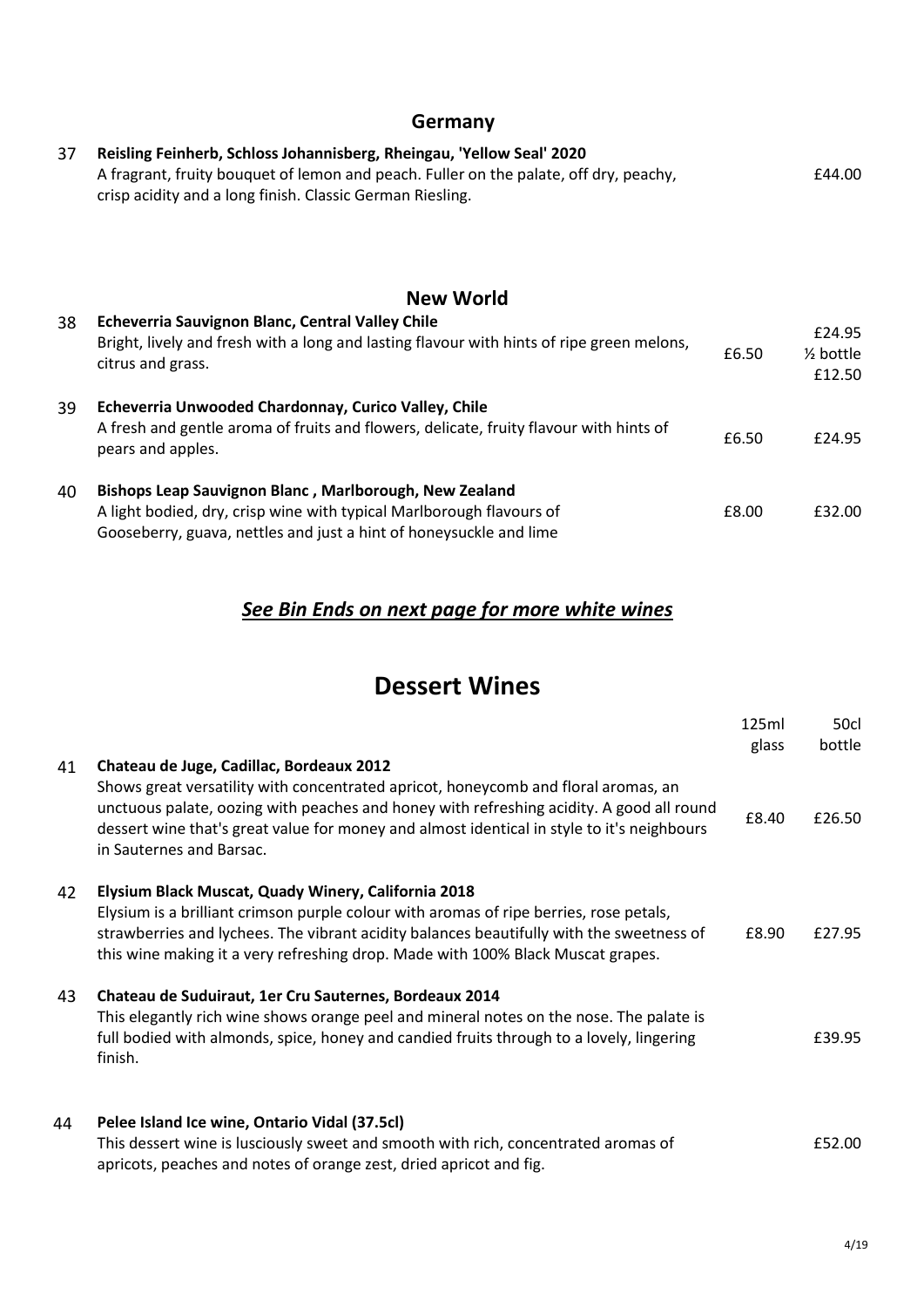### **Bin End White Wines**

## **80. Le Campuget Grenache-Vigonier, Vin de Pays du Gard 2020**

A refreshingly crisp wine with inviting aromas of fresh peach, leading to a vibrant palate of grapefruit and pear with a delicate hint of spice on the finish.

### **81. Bourgogne Domaine Rene Monnier Burgundy 2019**

Elegant style of chardonnay with a lovely weight from the lees ageing. Notes of citrus are accompanied by elements of peach and pear on the full and beautifully balanced palate with a touch of minerality on the finish. A petit Meursault

#### **82. Cuvee madeleine Bourgogne blanc, Gouffier 2018**

A classic and elegant white, burgundy, revealing ripe exotic fruit aromas complemented by delicate hints of oak spice. Its fresh style comes together with lovely fruit concentration to give good balance, with a smooth, round texture through to a long, persistent finish.

### **Bin End Red Wines**

### **84. Brunello di Montalcino Italy 2016**

Castelgiocondo produced from Sangiovese grapes and matured for 4 years before release. It has pronounced aromas and flavours of red fruit, spice, sandalwood, mint, earth and savoury, meaty hints. Quite full bodied and powerful with smooth rounded tannins

#### **85. Barbera D'asti la court Nizza, Michelle Chiarlo Italy 2016**

Intense and rich purple with a ruby red tinge. Rose petal nose, with chocolate spice ad bourbon vanilla. Firm and quick on the palate, fresh acidity.

### **86. Chateau Boutisse Saint Emilion Grand Cru 2016**

Spicy, fragrant and complex with a peppery character that could almost be Rhône. Plenty of sweet fruit to balance with a long, opulent and juicy style. Seriously good!

#### **87. Brio de Cantenac 2016**

The second wine of Chateau Cantenac brown is textured and opulent with rich aromas of red fruits complimented by notes of dark chocolate. Full and round, with the red fruit aromas echoed on the palate, the tannins are seamlessly integrated through to a powerful finish.

#### **88. Chateau Cantenac Brown 2015**

Nose has a mixture of red and black fruit, cedar and tobacco, an attractive pastille like scent emerging time. Palate has notes of raspberry coulis, confit fruit, orange rind ad tobacco towards the well-structured, delicately spiced finish. £85.00

#### **89. Chateau du Domaine de l'eglise, Bordeaux, 2011**

Intense aromas of coffee, plum and raspberry. Vibrant on the palate with an excellent structure concentrated sweet fruit and good freshness. The texture is plum with rounded tannins and an elegant finish. £79.95

#### **90. Chateau Batailley, Pavillac, Grand Cru Classe 2005**

£24.95

£39.95

£46.95

## £63.95

£72.00

£53.95

£65.00